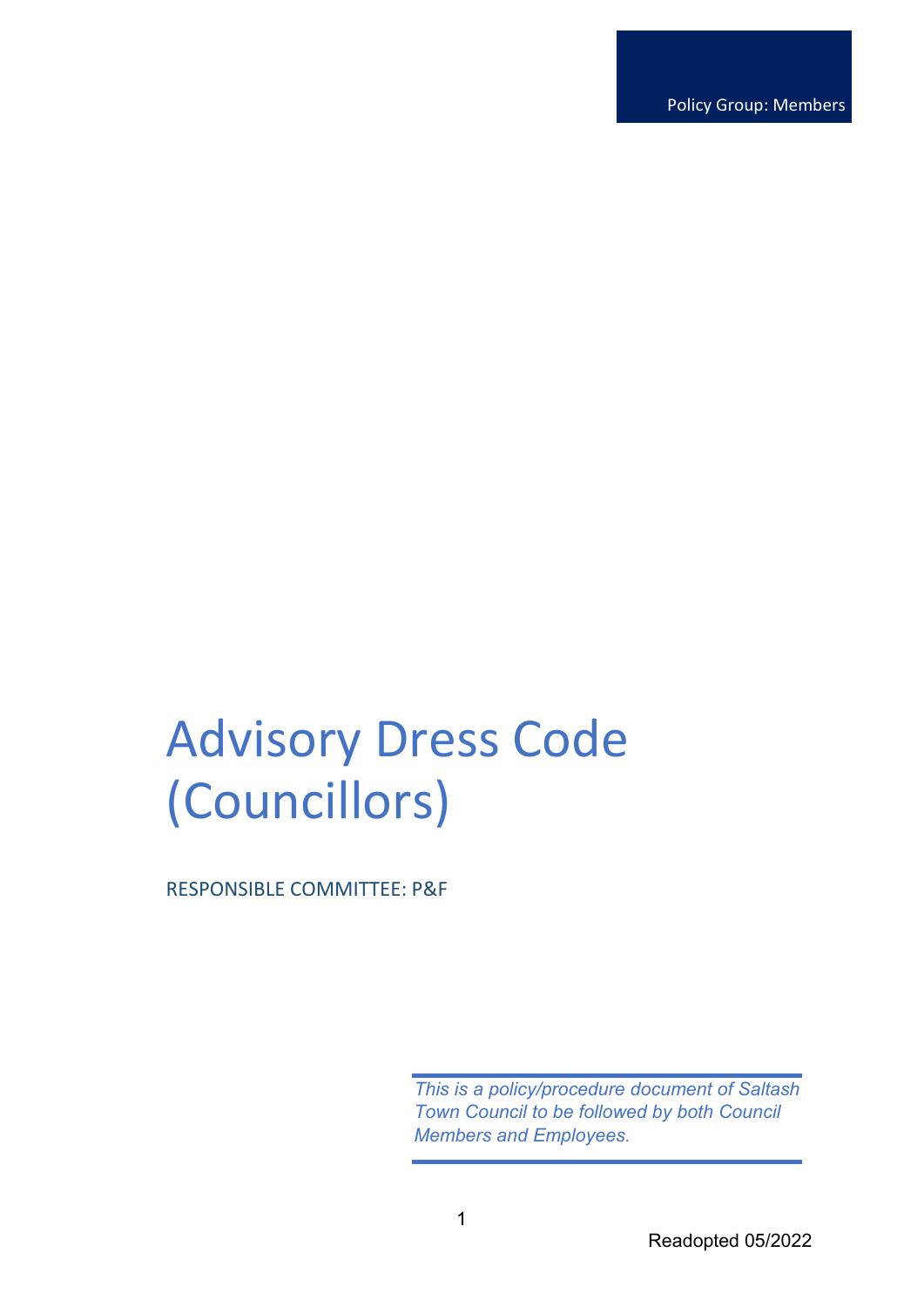| <b>Current Document Status</b>       |                       |                    |              |  |
|--------------------------------------|-----------------------|--------------------|--------------|--|
| <b>Version</b>                       | 1/2022                | <b>Approved by</b> | <b>ATM</b>   |  |
| <b>Date</b>                          | April 2018            | <b>Date</b>        | 05.05.2022   |  |
| <b>Responsible</b><br><b>Officer</b> | <b>AJT</b>            | Minute no.         | 54/22/23d(i) |  |
| <b>Next review date</b>              | Annual or as required |                    |              |  |

| <b>Version History</b> |                |                      |                                     |  |
|------------------------|----------------|----------------------|-------------------------------------|--|
| <b>Date</b>            | <b>Version</b> | <b>Author/Editor</b> | <b>Notes</b>                        |  |
| April 2018             |                | <b>AJT</b>           | <b>New</b><br>Min no 07/18/19f      |  |
| April 2021             | 1/2021         | <b>AJT</b>           | Reviewed for approval – new council |  |
| May 2022               | 1/2022         | <b>AJT</b>           | Readopted                           |  |

## **Document Retention Period** Until superseded